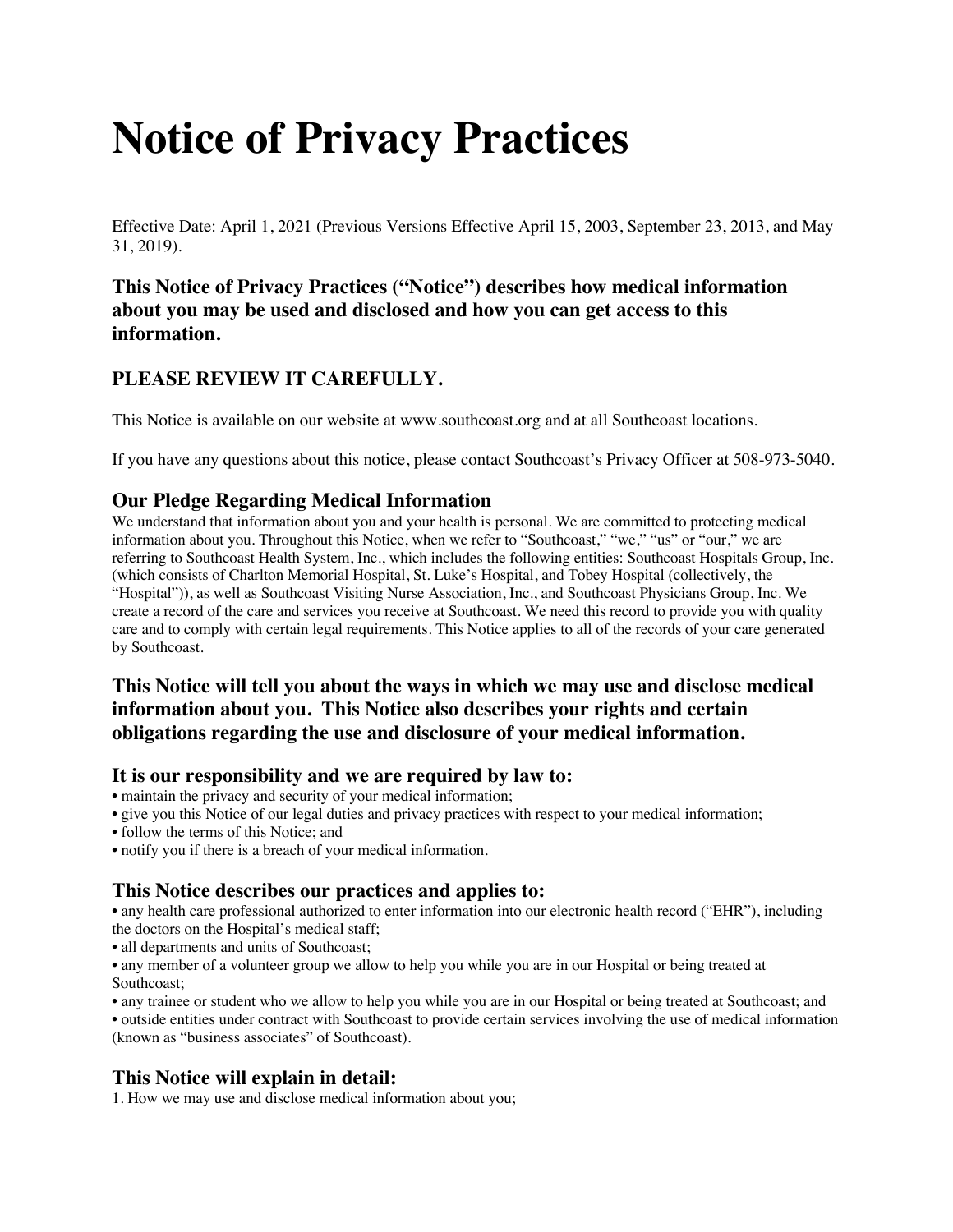2. Special situations in which we may use and disclose medical information about you;

- 3. Your rights regarding medical information about you;
- 4. Changes to this Notice;
- 5. Southcoast Hospitals Group's Record Retention Policy; and
- 6. Complaints.

#### **1. How we may use and disclose medical information about you**

Southcoast uses several electronic systems to use and maintain an electronic health record ("EHR"). Information in our EHR may be shared with other health care providers, including other providers using the same electronic systems for purposes permitted under this Notice. The following categories describe different ways that we use and disclose medical information. Not every use or disclosure in a category will be listed. However, all of the ways we are permitted to use and disclose medical information will fall within one of the categories.

**For Treatment.** We may use medical information about you to provide you with medical treatment or services. We may disclose medical information about you to doctors, nurses, technicians, medical students, or other personnel who are involved in taking care of you at Southcoast. Different departments of the Southcoast entities also may share medical information about you in order to coordinate the different things you need, such as prescriptions, lab work and x-rays. We also may disclose medical information about you to people outside of Southcoast, such as other health care providers involved in your care, and family members or others that are involved in your care. *Example: A doctor treating you for a broken leg may need to know if you have diabetes because diabetes may slow the healing process. In addition, the doctor may need to tell the dietician if you have diabetes so that we can arrange for appropriate meals.*

**For Payment.** We may use and disclose medical information about you so that the treatment and services you receive at Southcoast may be billed to (and payment may be collected from) an insurance company, a third party, or you. We may also share your medical information with doctors, nurses, technicians and other health care personnel who are involved in your treatment at our facilities as necessary for payment activities related to their joint provision of health care, including sharing your information with third party service providers for billing, payment and collections purposes. We may use contact information provided by you to contact you directly or via a service provider, including via text, phone call, or email. By providing your contact information you consent to Southcoast using and disclosing your contact information for payment purposes in accordance with this Notice and applicable law, but you can always change your communication preferences.

*Example: We may need to give your health plan information about surgery you received so your health plan will pay us or reimburse you for the surgery. We may also tell your health plan about a treatment you are going to receive to obtain prior approval or to determine whether your plan will cover the treatment.*

**For Health Care Operations.** We may use and disclose medical information about you to help run our facilities and make sure that all our patients receive quality care. We may also disclose information to doctors, nurses, technicians, medical students, and other personnel for review and learning purposes. We may remove information that identifies you from this set of medical information so others may use it to study health care and health care delivery without learning who the specific patients are.

*Example: We may use medical information to review our treatment and services and to evaluate the performance of our staff in caring for you. We may also combine medical information about many of our patients to decide what additional services we should offer, what services are not needed, and whether certain new treatments are effective. We may also combine the medical information we have with medical information from other providers for the purposes of comparing how we are doing and seeing where we can make improvements in the care and services we offer.*

**Research.** We may use your medical information for research purposes when an institutional review board or privacy board has approved the research after it has reviewed the research proposal and established protocols to ensure the privacy of your medical information.

**Fundraising Activities.** We may use certain medical information about you to contact you in an effort to raise money for our organization. We may disclose such medical information to an affiliated foundation so that the foundation may contact you in raising money. We only would release contact information, such as your name,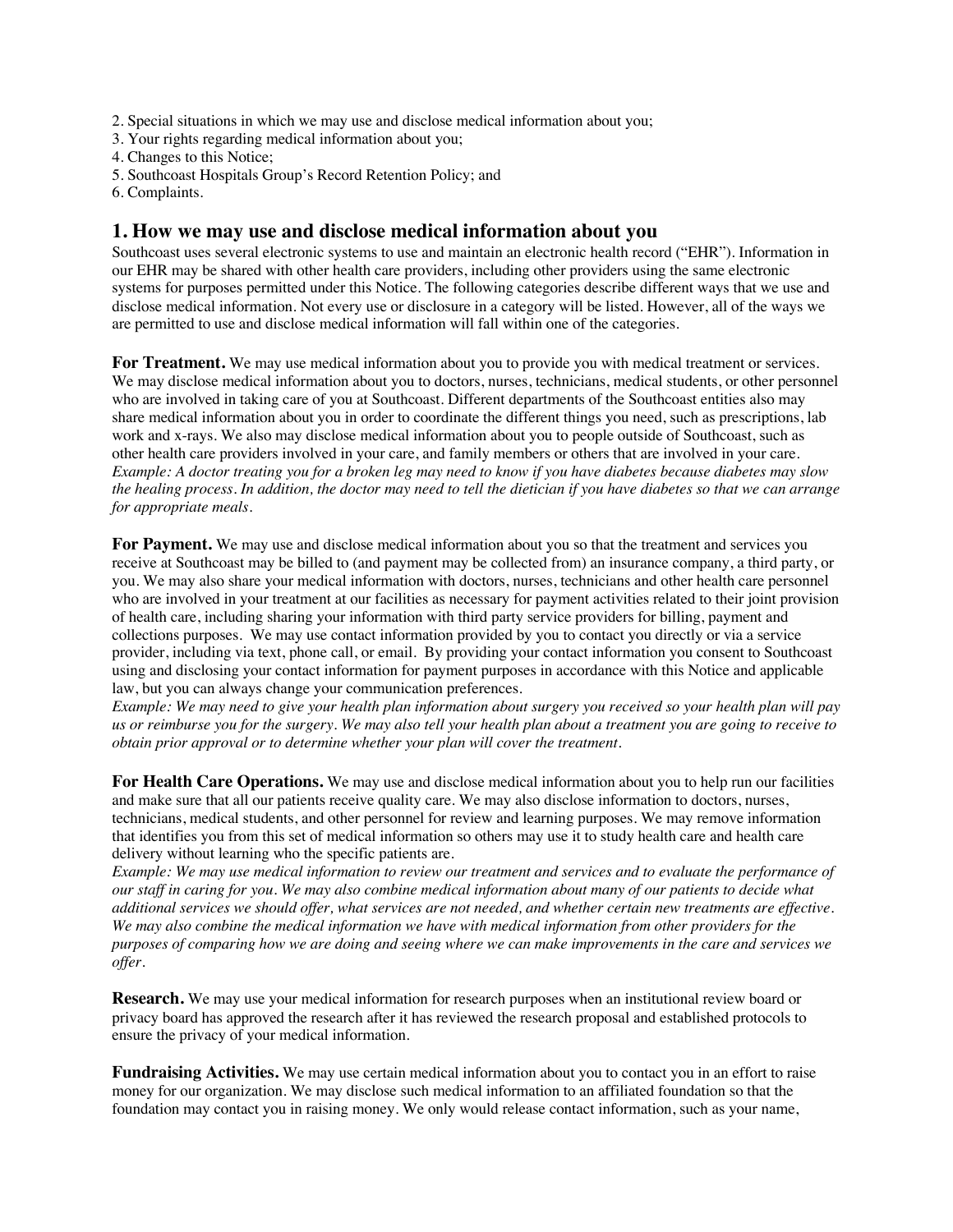address and phone number, as well as limited information about your treatment, including the dates you received treatment or services from us. If you do not want us to contact you for fundraising efforts, you must notify the Philanthropy Department at Southcoast Hospitals Group, 141 Page Street, New Bedford, MA 02740 in writing or call 1-800-925-9450. If we send you a fundraising communication, we will also give you an opportunity to opt out of receiving future fundraising communications.

*Example: We may use your medical information to ask you for donations to support the Hospital. For example, if you are a cardiology patient, we may send you a letter to support the Southcoast cardiology program.*

**Hospital Directory.** We may include certain limited information about you in the Hospital's directory while you are a patient at our Hospital, unless you object. This information may include your name, location in the Hospital, your general condition (e.g., Critical, Serious, Fair, Good) and your religious affiliation. The directory information, except for your religious affiliation, may be released to people who ask for you by name. This is so your family, friends and clergy can visit you in the Hospital and generally know how you are doing. Your religious affiliation may be given to a member of the clergy, such as a priest or rabbi, even if they don't ask for you by name. Except in an emergency, you may limit or prohibit any of the previously mentioned uses or disclosures of your medical information in connection with the Hospital's directory. In an emergency, we may include the information listed above in our directory if consistent with your prior expressed preference, and we determine it is in your best interest. We will inform you and give you an opportunity to object as soon as practicable thereafter.

**Individuals Involved in Your Care or Payment for Your Care.** We may release medical information about you to a friend or family member or other relative who is involved in your medical care. We may also give information to someone who helps pay for your care. We may tell your family or friends your condition and that you are in the Hospital. Prior to sharing your information, if we are not able to reasonably infer from the circumstances that you would not object to sharing information with these individuals, we will obtain your agreement or give you an opportunity to object to such sharing if you are present. If you are not present or incapacitated, or in an emergency, we may exercise professional judgment to determine whether it is in your best interests to disclose information to a friend or family member that is directly relevant to that person's involvement in your treatment or payment for your treatment. In addition, we may disclose medical information about you to an entity assisting in a disaster relief effort so that your family can be notified about your condition, status and location.

**To Avert a Serious Threat to Health or Safety.** We may use and disclose medical information about you when necessary to prevent or lessen a serious threat to your health and safety or the health and safety of the public or another person.

**Within Southcoast**. Your medical information may be used by any Southcoast department or Hospital Medical Staff member as necessary for treatment, payment and health care operations purposes so long as only the minimum amount of information necessary is used by Southcoast for the purposes of payment and health care operations.

**Business Associates.** There may be some services furnished by outside entities under contract with Southcoast to provide certain services involving the use of medical information (known as "business associates"), such as a billing service, transcription company or legal or accounting consultants. We may disclose your medical information to our business associates so that they can perform the job we have contracted with them to do. To protect your medical information, we require our business associates to enter into a written contract that requires them to appropriately safeguard your information and report any breaches of medical information to us.

Appointment Reminders. We may use and disclose medical information to contact you as a reminder that you have an appointment at Southcoast, including via text, phone call, or email. By providing your contact information you consent to Southcoast using and disclosing your contact information for appointment reminders in accordance with this Notice and applicable law, but you can always change your communication preferences. If we are unable to speak with you directly, in certain situations we may leave you messages (via voice or electronic mail) containing limited information about your treatment where we determine it is in your best interests and not contrary to your prior expressed preferences for communication.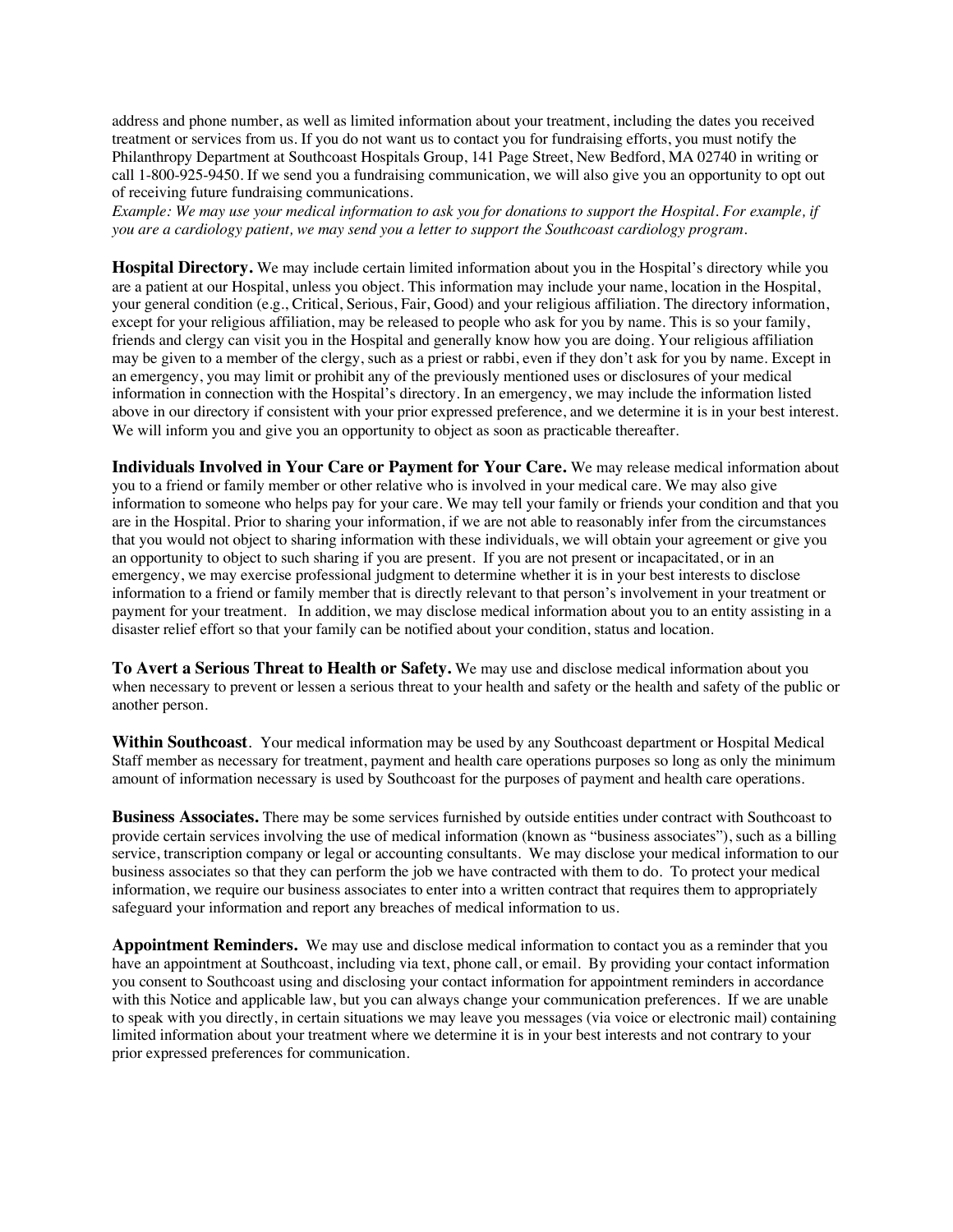**Treatment Alternatives and Other Health-Related Benefits and Services**.We may use and disclose medical information to tell you about or recommend possible treatment options or alternatives and to tell you about health related benefits, services, or medical education classes that may be of interest to you.

## **2. Special situations in which we may use and disclose medical information about you**

**Organ and Tissue Donation.** If you are an organ donor, we may release medical information to organizations that handle organ procurement or organ, eye or tissue transplantation or to an organ donation bank, as necessary to facilitate organ or tissue donation and transplantation.

**Workers' Compensation.** We may release medical information about you for workers' compensation or similar programs. These programs provide benefits for work-related injuries or illness.

**Public Health.** We may disclose your medical information for public health activities such as assisting public health authorities or other legal authorities to prevent or control disease, injury, disability, or for oversight activities.

**Health Oversight Activities.** We may disclose medical information to a health oversight agency for oversight activities authorized by law. These oversight activities include, for example, audits, investigations, accreditation, inspections, licensure, and disciplinary action.

**Required by Law or for Law Enforcement or Legal Purposes.** We may use and disclose your medical information as required by law, for law enforcement purposes, or as part of legal proceedings. For example, we may disclose information for the following purposes:

• for judicial and administrative proceedings under legal authority, e.g., to respond to a lawful administrative order or subpoena;

- to report information related to victims of abuse, neglect or domestic violence; or
- to assist law enforcement officials in their law enforcement duties.

#### **Coroners, Medical Examiners and Funeral Directors.**

We may release medical information to a coroner or medical examiner. This may be necessary, for example, to identify a deceased person or determine the cause of death. We may also release medical information about patients to funeral directors as necessary to carry out their duties.

**Government Functions.** Your medical information may be disclosed for specialized government functions such as protection of public officials or reporting to various branches of the armed services.

**Inmates.** If you are an inmate of a correctional institution or under the custody of a law enforcement official, we may release medical information about you to the correctional institution or law enforcement official. This release would be necessary (1) to provide you with health care; (2) to protect your health and safety or the health and safety of others; or (3) for the safety and security of the correctional institution.

#### **We will not share your medical information unless you give us written permission in the following cases (except as indicated):**

- **Psychotherapy Notes.** We must obtain your authorization for most uses or disclosures of your psychotherapy notes. Under certain circumstances, your authorization is not required. For example, we may use or disclose your psychotherapy notes to carry out specific treatment, payment, or health care operations. In addition, we may use or disclose your psychotherapy notes for specific health oversight activities and when required by law.
- **Marketing.** We must obtain your authorization for any use or disclosure of your medical information for marketing purposes, except face-to-face communications between us or when we provide you with a promotional gift of nominal value.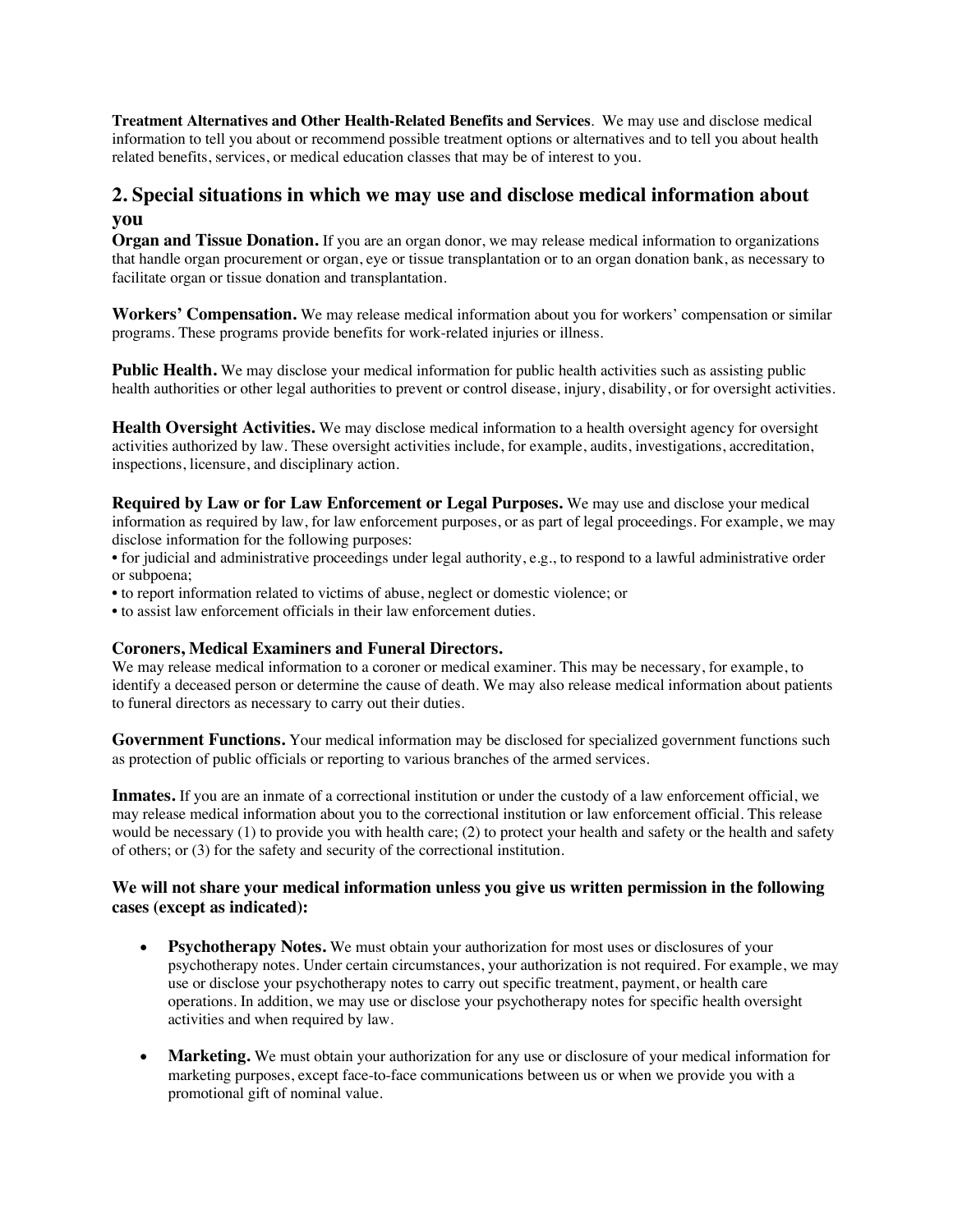• **Sale of Medical Information.** We must obtain your authorization for any disclosure of your medical information that is a sale of medical information.

**Other Uses.** Uses and disclosures of your medical information for purposes not described in this Notice may only be made with your permission using a written authorization or as permitted under applicable State and Federal law. If you agree to provide a written authorization for the use or disclosure of your medical information, you can revoke that authorization at any time, except to the extent that we have already relied upon the authorization prior to its revocation.

Additionally, certain types of medical information receive heightened confidentiality protections under Federal or State law, and therefore may not be used or disclosed – even for treatment, payment, or health care operations purposes – without a written authorization. For example, HIV test results, records of substance use disorder treatment at a specialized program (as discussed below), psychotherapy notes, and certain genetic test results may be subject to heightened confidentiality protections under the law, and you may be required to provide a specific written authorization prior to any use or disclosure of these types of medical information. We generally may not disclose this specially protected information in response to a subpoena, warrant or other legal process unless you sign a specific authorization or a court orders the disclosure.

Mental Health Information. We will only disclose mental health information pursuant to an authorization, court order or as otherwise required by law. For example, communications between you and a psychologist, psychiatrist, social worker and certain therapists and counselors may be privileged and confidential under State and/or Federal law.

Substance Use Disorder Diagnosis and Treatment Information. If you are treated in a specialized substance use disorder program (including by a specialized substance use disorder provider at one of our facilities), any records of that treatment or pertaining to your substance use disorder are subject to heightened protection under Federal and State law and regulations. We may not disclose that you have been diagnosed with or received treatment for a substance use disorder or any information regarding your substance use disorder treatment, unless:

- 1. You consent in writing;
- 2. The disclosure is allowed by a court order; or

3. The disclosure is made to medical personnel in a medical emergency or to qualified personnel for research, audit, or program evaluation, or to a qualified service organization or an entity with administrative control over a specialized substance use disorder program covered under these Federal laws and regulations.

Violation of Federal laws and regulations governing the confidentiality of substance use disorder treatment records is a crime. Suspected violations may be reported to appropriate authorities in accordance with Federal regulations. Federal law and regulations do not protect any information about a crime committed by a patient either at the substance use disorder program or against any person who works for the program or about any threat to commit such a crime. Federal laws and regulations also allow information about suspected child abuse or neglect to be reported under State law to appropriate State or local authorities. The Federal law and regulations governing substance use disorder treatment records can be found at 42 U.S.C. § 290dd-2 and 42 C.F.R. Part 2.

HIV-related Information. We may use or disclose HIV-related medical information as permitted by applicable federal and State law.

Minors. We will comply with Federal and State law when using or disclosing medical information of minors. For example, if you are a minor and are permitted by law to consent to receipt of health care treatment (e.g., related to HIV/AIDS, venereal disease, abortion, outpatient mental health treatment or alcohol/drug dependence), and you have not requested that another person be treated as a personal representative, you may have the authority to consent to the uses and disclosures of your medical information about that treatment.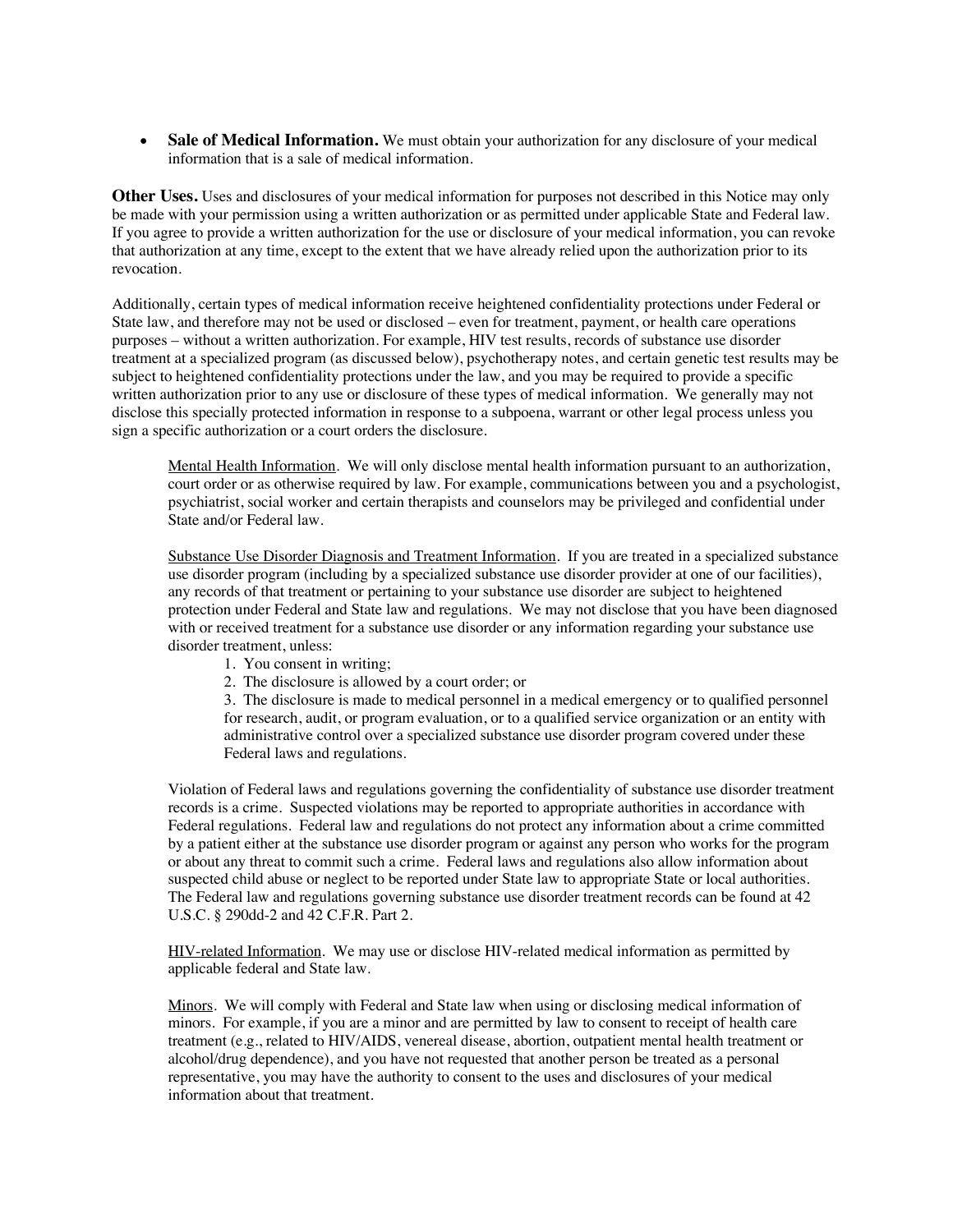## **3. Your rights regarding medical information about you**

You have the following rights regarding medical information we maintain about you:

**Right to Inspect and Copy.** You have the right to inspect and obtain a copy of your medical information in an electronic or paper format. You must submit your request in writing to the appropriate contact listed on the last page of this Notice via mail, e-mail or fax, and we will provide a copy or summary of your medical information usually within 30 days of your request. If you request a copy of the information, we may charge a reasonable fee for the cost of copying, mailing, or other supplies associated with your request, except where the record is requested for purposes of supporting a claim or appeal under the Social Security Act or any financial needs-based benefit program, in which case no fee will be charged. If we maintain your medical information in an EHR, you have the right to obtain a copy of your information in electronic format and we will not charge you more than our labor costs of responding to your request. We may deny your request to inspect and copy in certain very limited circumstances, and you may be permitted to appeal such a denial.

**Right to Amend.** If you feel that medical information we have about you is incorrect or incomplete, you may ask us to amend the information. You have the right to request an amendment by submitting a written request that provides your reason for requesting the amendment to the appropriate contact listed on the last page of this Notice. We may deny your request for amendment if the information is not maintained by us, or we determine that your record is accurate, in which case we will notify you of our decision within 60 days. You may submit a written statement of disagreement if we decide not to amend your record.

**Right to an Accounting of Disclosures.** With some exceptions, you have the right to receive an accounting of certain disclosures of your medical information during the preceding six years. An accounting may not include certain disclosures of your medical information made by Southcoast, for example certain disclosures for treatment, payment or health care operations purposes, disclosures made with your written permission, disclosures to individuals involved in your care, or disclosures to communicate with you about your care. A reasonable fee may be charged for the request, if you request more than one accounting per year.

**Right to Request Restrictions.** You have the right to request certain restrictions or limitations on the medical information we use or disclose about you for treatment, payment, or health care operations. You also have the right to request a limit on the medical information we disclose about you to someone who is involved in your care or the payment for your care, like a family member or friend. We will consider your request and work to accommodate it when possible. We are not required to agree to your request, provided that if your request is with respect to restricting disclosure of your medical information to a health plan for purposes of payment or health care operations and the information pertains solely to a health care item or service that you have paid for out of pocket and in full, we will agree unless required otherwise by law. To request restrictions, you must make your request in writing to the appropriate contact listed on the last page of this Notice.

**Right to Request Confidential Communications.** You have the right to request that we communicate with you about medical matters in a certain way or at a certain location. For example, you can ask that we only contact you at your work address or by mail. To request confidential communications, you must make your request in writing to the appropriate contact listed on the last page of this Notice. Your request must specify how or where you wish to be contacted. We will accommodate all reasonable requests.

**Right to a Paper Copy of This Notice.** You may receive a paper copy of this Notice from us upon request, even if you have agreed to receive this Notice electronically.

**Right to a Personal Representative.** You may designate an individual (e.g., a health care agent) to exercise rights on your behalf concerning uses and disclosures of your medical information, or one may be designated by a court (e.g., a legal guardian) or by law (e.g., a parent if you are a minor). We may take steps to make sure the person has authority to act on your behalf as your personal representative, and we may not treat the person as your personal representative in certain circumstances.